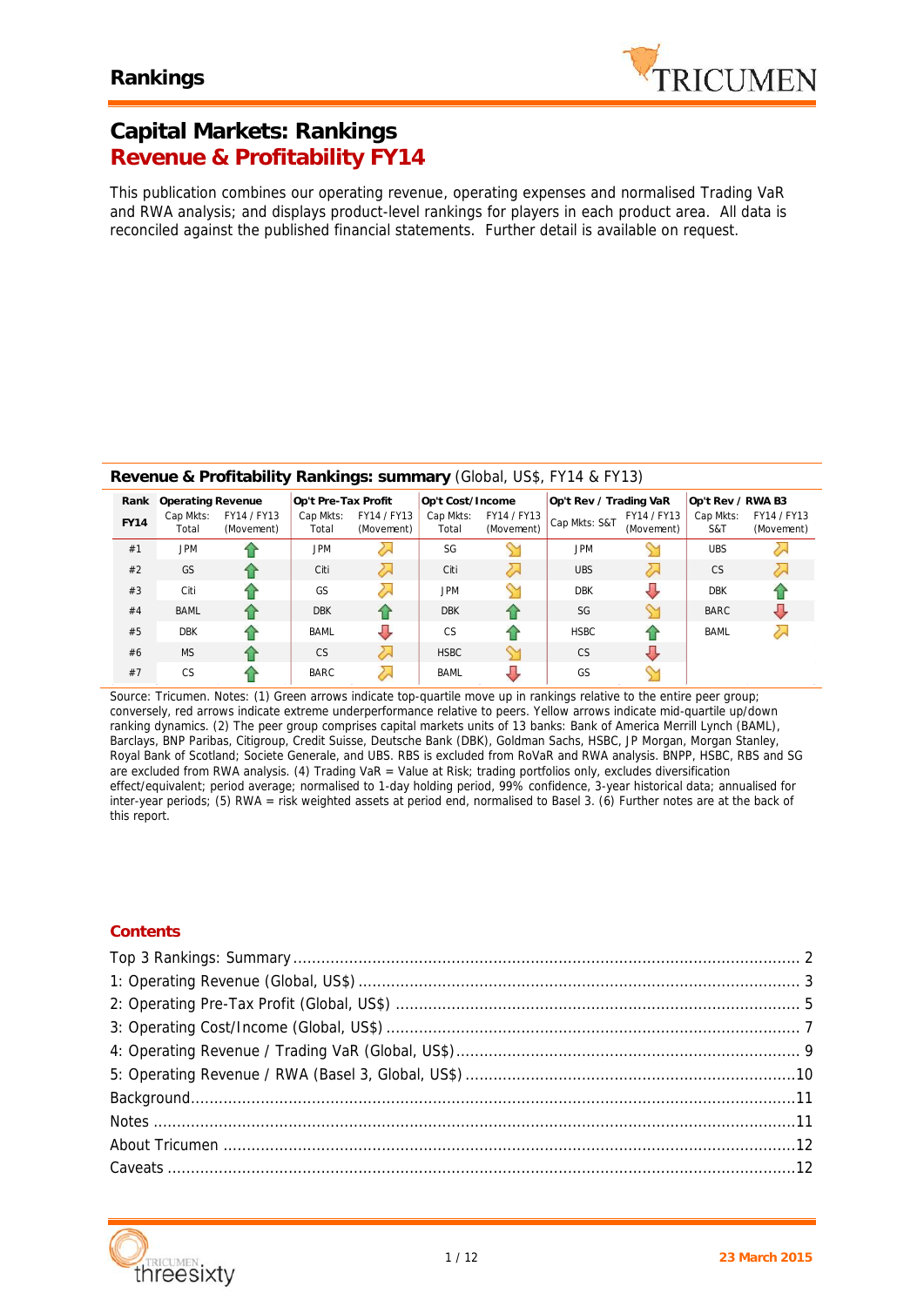

## **Top 3 Rankings: Summary**

**Revenue & Profitability Rankings: Top 3 by Level 1 products** (Global, US\$, FY14)

| Revenue & Prontability Rankings: Top 3 by Lever Fproducts (Global, US\$, FTT4) |      |             |             |      |                        |               |       |             |            |           |            |      |            |
|--------------------------------------------------------------------------------|------|-------------|-------------|------|------------------------|---------------|-------|-------------|------------|-----------|------------|------|------------|
| 1 Op't revenue post-w/down (US\$)                                              | BAML | <b>BARC</b> | <b>BNPP</b> | Citi | <b>CS</b>              | <b>DBK</b>    | GS    | <b>HSBC</b> | <b>JPM</b> | <b>MS</b> | <b>RBS</b> | SG   | <b>UBS</b> |
| Capital Markets: Total                                                         |      |             |             | #3   |                        |               | #2    |             | #1         |           |            |      |            |
| Capital Markets: Primary                                                       | #3   |             |             |      |                        |               | $\#2$ |             | #1         |           |            |      |            |
| <b>DCM Bonds</b>                                                               |      |             |             | #3   |                        | #2            |       |             | #1         |           |            |      |            |
| DCM Loans                                                                      | #2   |             |             |      |                        | #3            |       |             | #1         |           |            |      |            |
| Securitisation                                                                 |      |             |             |      | #1                     |               |       |             | #2         |           | #3         |      |            |
| ECM                                                                            |      |             |             |      |                        |               | #1    |             | $#3$       | #2        |            |      |            |
| M&A / Advisory                                                                 |      |             |             |      |                        |               | #1    |             | #3         | #2        |            |      |            |
| Capital Markets: Sales & Trading                                               |      |             |             | #3   |                        |               | #2    |             | #1         |           |            |      |            |
| <b>FICC FX</b>                                                                 |      |             |             | #2   |                        |               |       | #1          | #3         |           |            |      |            |
| <b>FICC Rates</b>                                                              | #3   |             |             | #2   |                        |               |       |             | #1         |           |            |      |            |
| <b>FICC Credit</b>                                                             |      |             |             | #1   |                        | $\#3$         | $#2$  |             |            |           |            |      |            |
| <b>FICC Commodities</b>                                                        | #3   |             |             |      |                        |               | #1    |             |            | #2        |            |      |            |
| EQ Cash                                                                        | #2   |             |             |      |                        |               | #3    |             |            | #1        |            |      |            |
| EQ Derv & Converts                                                             |      |             |             |      | #3                     |               |       |             | #1         |           |            | #2   |            |
| Prime Services                                                                 |      |             |             |      |                        |               | #3    |             |            | #1        |            |      | #2         |
| 2 Op't Pre-Tax Profit (US\$)                                                   |      |             |             |      |                        |               |       |             |            |           |            |      |            |
|                                                                                | BAML | <b>BARC</b> | <b>BNPP</b> | Citi | CS                     | <b>DBK</b>    | GS    | <b>HSBC</b> | <b>JPM</b> | <b>MS</b> | <b>RBS</b> | SG   | <b>UBS</b> |
| Capital Markets: Total                                                         |      |             |             | #2   |                        |               | #3    |             | #1         |           |            |      |            |
| Capital Markets: Primary                                                       | #2   |             |             |      |                        |               | $#3$  |             | #1         |           |            |      |            |
| <b>DCM Bonds</b>                                                               |      |             |             |      |                        | #2            |       |             | #1         | #3        |            |      |            |
| DCM Loans                                                                      | #2   |             |             |      | #3                     |               |       |             | #1         |           |            |      |            |
| Securitisation                                                                 | #3   |             |             |      | #1                     |               |       |             | #2         |           |            |      |            |
| <b>ECM</b>                                                                     |      |             |             |      |                        |               | $#3$  |             | $#2$       | #1        |            |      |            |
| M&A / Advisory                                                                 |      | #2          |             |      |                        |               | #1    |             |            | $#3$      |            |      |            |
| Capital Markets: Sales & Trading                                               |      |             |             | #1   |                        | #3            |       |             | #2         |           |            |      |            |
| <b>FICC FX</b>                                                                 |      |             |             | #2   |                        | $\frac{1}{2}$ |       | #1          |            |           |            |      |            |
| <b>FICC Rates</b>                                                              |      |             |             | $#3$ |                        |               | #2    |             | #1         |           |            |      |            |
| <b>FICC Credit</b>                                                             | #3   |             |             | #1   |                        | #2            |       |             |            |           |            |      |            |
|                                                                                |      |             |             |      |                        |               |       |             |            |           |            |      |            |
| <b>FICC Commodities</b>                                                        |      |             | #2          | #3   |                        |               | #1    |             |            |           |            |      |            |
| EQ Cash                                                                        |      |             |             | #2   |                        |               | #3    |             |            |           |            |      | #1         |
| EQ Derv & Converts                                                             |      |             |             | #2   |                        |               |       |             | #3         |           |            | #1   |            |
| Prime Services                                                                 |      |             |             |      |                        |               |       |             | #3         | #2        |            |      | #1         |
| 3 Op't Cost/Income                                                             |      |             |             |      |                        |               |       |             |            |           |            |      |            |
|                                                                                | BAML | <b>BARC</b> | <b>BNPP</b> | Citi | CS                     | <b>DBK</b>    | GS    | <b>HSBC</b> | JPM        | <b>MS</b> | <b>RBS</b> | SG   | <b>UBS</b> |
| Capital Markets: Total                                                         |      |             |             | #2   |                        |               |       |             | #3         |           |            | #1   |            |
| Capital Markets: Primary                                                       | #2   |             |             |      |                        | #3            |       |             | #1         |           |            |      |            |
| <b>DCM Bonds</b>                                                               |      |             |             |      |                        |               | #1    |             | #2         | #3        |            |      |            |
| DCM Loans                                                                      | #3   |             |             |      | #2                     |               |       |             | #1         |           |            |      |            |
| Securitisation                                                                 | #1   |             |             |      |                        | #3            |       |             |            |           |            |      | #2         |
| <b>ECM</b>                                                                     |      |             |             |      |                        | #3            |       |             | #1         | #2        |            |      |            |
| M&A / Advisory                                                                 | #3   | #1          |             |      |                        |               | #2    |             |            |           |            |      |            |
|                                                                                |      |             |             |      |                        |               |       |             |            |           |            |      |            |
| Capital Markets: Sales & Trading                                               |      |             |             | #2   |                        |               |       | #3          |            |           |            | #1   |            |
| FICC FX                                                                        |      |             | #3          | #2   |                        |               |       |             |            |           |            | #1   |            |
| <b>FICC Rates</b>                                                              |      |             |             | $#3$ |                        |               |       | #2          |            |           |            | #1   |            |
| <b>FICC Credit</b>                                                             | #3   |             |             | #1   |                        | #2            |       |             | #2         |           | #3         |      |            |
| <b>FICC Commodities</b>                                                        |      |             | #1          |      |                        |               |       |             |            |           |            | #3   | #2         |
| EQ Cash                                                                        |      |             |             |      |                        |               |       | #2          |            |           |            | $#3$ | #1         |
| EQ Derv & Converts                                                             |      |             |             |      |                        |               | #3    |             |            |           |            | #1   | #2         |
| Prime Services                                                                 |      |             |             | #2   |                        | #3            |       |             |            |           |            |      | #1         |
|                                                                                |      |             |             |      |                        |               |       |             |            |           |            |      |            |
| 5 Op't Revenue / Trading VaR (US\$)                                            |      |             |             |      |                        |               |       |             |            |           |            |      |            |
|                                                                                | BAML | <b>BARC</b> | <b>BNPP</b> | Citi | $\mathbb{C}\mathsf{S}$ | <b>DBK</b>    | GS    | <b>HSBC</b> | <b>JPM</b> | MS        | <b>RBS</b> | SG   | <b>UBS</b> |
| Capital Markets: Sales & Trading                                               |      |             |             |      |                        | #3            |       |             | #1         |           |            |      | #2         |
| <b>FICC FX</b>                                                                 |      |             |             |      |                        |               |       |             | #3         |           |            | #1   | #2         |
|                                                                                |      |             |             | #2   |                        | #1            |       |             | $#3$       |           |            |      |            |
| <b>FICC Rates</b>                                                              |      |             |             |      |                        |               |       |             | #1         |           |            |      |            |
| <b>FICC Credit</b>                                                             |      |             |             |      |                        | $#2$          | $#3$  |             |            |           |            |      |            |
| <b>FICC Commodities</b>                                                        |      |             |             |      | #3                     | #2            |       | #1          |            |           |            |      |            |
| EQ Cash                                                                        |      | #3          |             |      |                        |               |       |             | #2         |           |            | #1   |            |
| EQ Derv & Converts                                                             |      |             |             |      |                        |               |       | #3          | #2         |           |            | #1   |            |
|                                                                                |      |             |             |      |                        |               |       |             |            |           |            |      |            |
|                                                                                | BAML | <b>BARC</b> |             | Citi | CS                     | <b>DBK</b>    | GS    |             | <b>JPM</b> | <b>MS</b> |            |      |            |
| Capital Markets: Sales & Trading                                               |      | $#3$        |             |      |                        | #2            |       |             |            |           |            |      | #1         |
| <b>FICC FX</b>                                                                 |      | #3          |             |      |                        | #2            |       |             |            |           |            |      | #1         |
| <b>FICC Rates</b>                                                              | #3   | #2          |             |      |                        |               |       |             |            |           |            |      | #1         |
| <b>FICC Credit</b>                                                             |      | #3          |             |      | #1                     | #2            |       |             |            |           |            |      |            |
| <b>FICC Commodities</b>                                                        | #2   |             |             |      |                        | $#3$          | #1    |             |            |           |            |      |            |
|                                                                                |      |             |             |      |                        |               |       |             |            |           |            |      | <b>UBS</b> |
| EQ Cash                                                                        | #3   |             |             |      |                        | #2            |       |             |            |           |            |      | #1         |
| 6 Op't Revenue / RWA B3 (US\$)<br>EQ Derv & Converts<br>Prime Services         |      | #1<br>#1    |             |      |                        | #2<br>#2      |       |             |            |           |            |      | #3<br>#3   |

*Source: Tricumen. Notes: (1) Each product category is calculated separately. Rankings are based on ordinal ('1234') system, with no shared rankings. (2) Further notes are at the back of this report.*

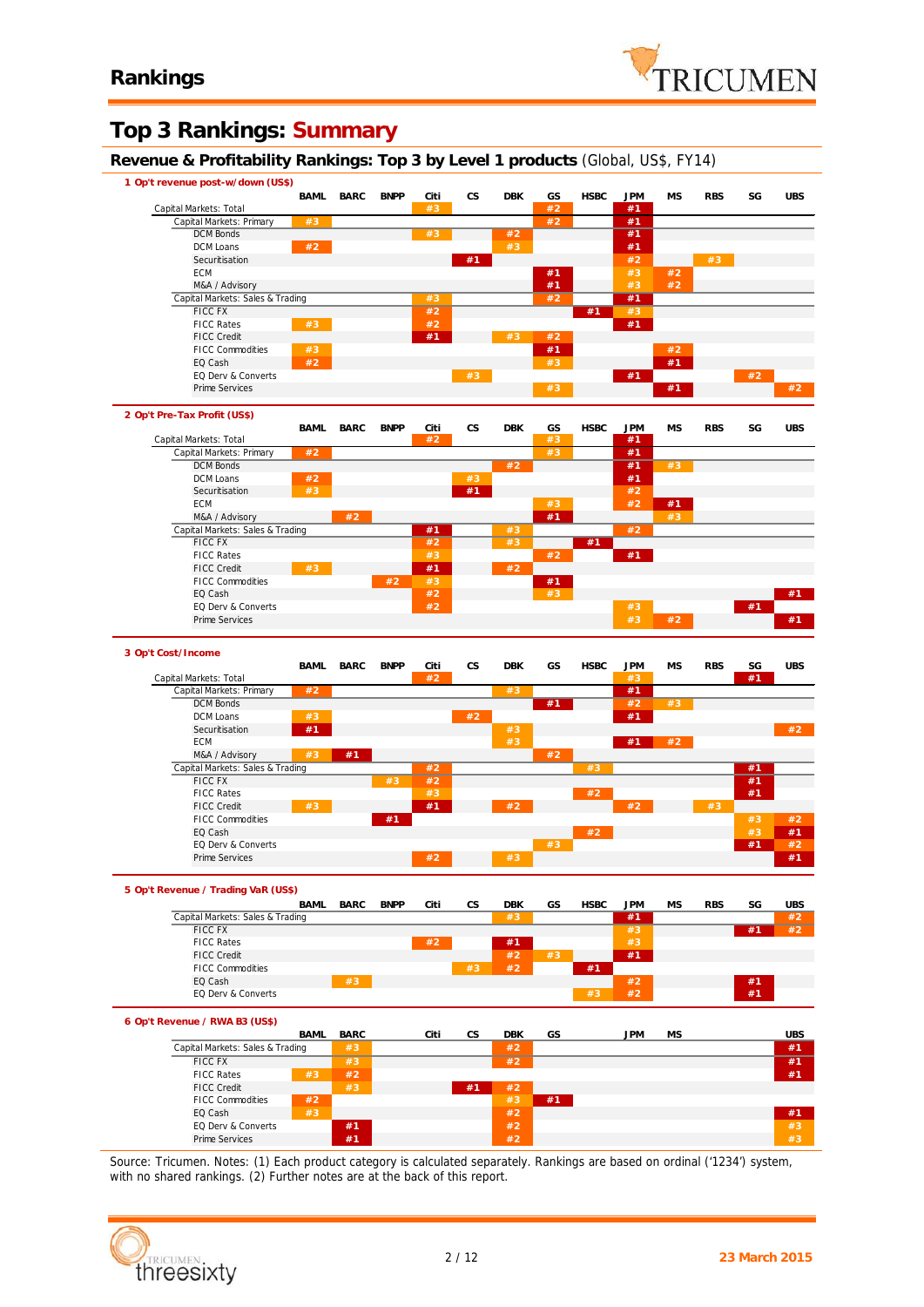

# **1: Operating Revenue (Global, US\$)**

## **Capital Markets: TOTAL**

|             |             | Rank        | FY14 / FY13 |
|-------------|-------------|-------------|-------------|
|             | <b>FY13</b> | <b>FY14</b> | (Movement)  |
| <b>JPM</b>  | #1          | #1          |             |
| GS          | #2          | #2          | ብ           |
| Citi        | #3          | #3          | ↑           |
| <b>BAML</b> | #4          | #4          | ⇑           |
| <b>DBK</b>  | #5          | #5          | ⇑           |
| <b>MS</b>   | #6          | #6          | 企           |
| CS          | #7          | #7          |             |

| <b>Capital Markets: Primary</b> |             |             |             |  |  |  |
|---------------------------------|-------------|-------------|-------------|--|--|--|
|                                 |             | Rank        | FY14 / FY13 |  |  |  |
|                                 | <b>FY13</b> | <b>FY14</b> | (Movement)  |  |  |  |
| <b>JPM</b>                      | #1          | #1          |             |  |  |  |
| GS                              | #3          | #2          | 1ř          |  |  |  |
| <b>BAML</b>                     | #2          | #3          | Y           |  |  |  |
| <b>CS</b>                       | #4          | #4          |             |  |  |  |
| <b>MS</b>                       | #7          | #5          | 17          |  |  |  |
| Citi                            | #6          | #6          |             |  |  |  |
| DBK                             | #5          | #7          |             |  |  |  |

### **ECM IPO & APO & Converts DCM Loans**

|             |             | Rank        | FY14 / FY13 |
|-------------|-------------|-------------|-------------|
|             | <b>FY13</b> | <b>FY14</b> | (Movement)  |
| GS          | #1          | #1          |             |
| <b>MS</b>   | #4          | #2          | 11          |
| <b>JPM</b>  | #2          | #3          |             |
| <b>BAML</b> | #3          | #4          |             |
| Citi        | #5          | #5          |             |
| <b>DBK</b>  | #6          | #6          |             |
| CS          | #8          | #7          | u           |

### Rank FY14 / FY13 (Movement) FY13 FY14 (Movement) **JPM** #1 #1 运 **DBK** #4 #2 € **Citi** #6 #3 ⇧ Л **BAML** #2 #4 ⋝ **GS** #5 #5 ⇩ **CS** #3 #6 **MS** #7 #7 运

**DCM Bonds** 

| FY14 / FY13 |             |      | Rank        | FY14 / FY13 |
|-------------|-------------|------|-------------|-------------|
| (Movement)  |             | FY13 | <b>FY14</b> | (Movement)  |
|             | <b>JPM</b>  | #1   | #1          |             |
|             | <b>BAML</b> | #2   | #2          |             |
|             | <b>DBK</b>  | #3   | #3          |             |
|             | Citi        | #5   | #4          |             |
|             | <b>CS</b>   | #6   | #5          |             |
|             | <b>BARC</b> | #4   | #6          |             |
|             | GS          | #7   | #7          |             |

### **M&A / Advisory Securitisation**

|             |      | Rank        | FY14 / FY13 |
|-------------|------|-------------|-------------|
|             | FY13 | <b>FY14</b> | (Movement)  |
| GS          | #1   | #1          |             |
| <b>MS</b>   | #3   | #2          |             |
| <b>JPM</b>  | #2   | #3          |             |
| <b>BAML</b> | #4   | #4          | ∕∽          |
| <b>BARC</b> | #5   | #5          |             |
| Citi        | #6   | #6          |             |
| CS          | #7   | #7          |             |

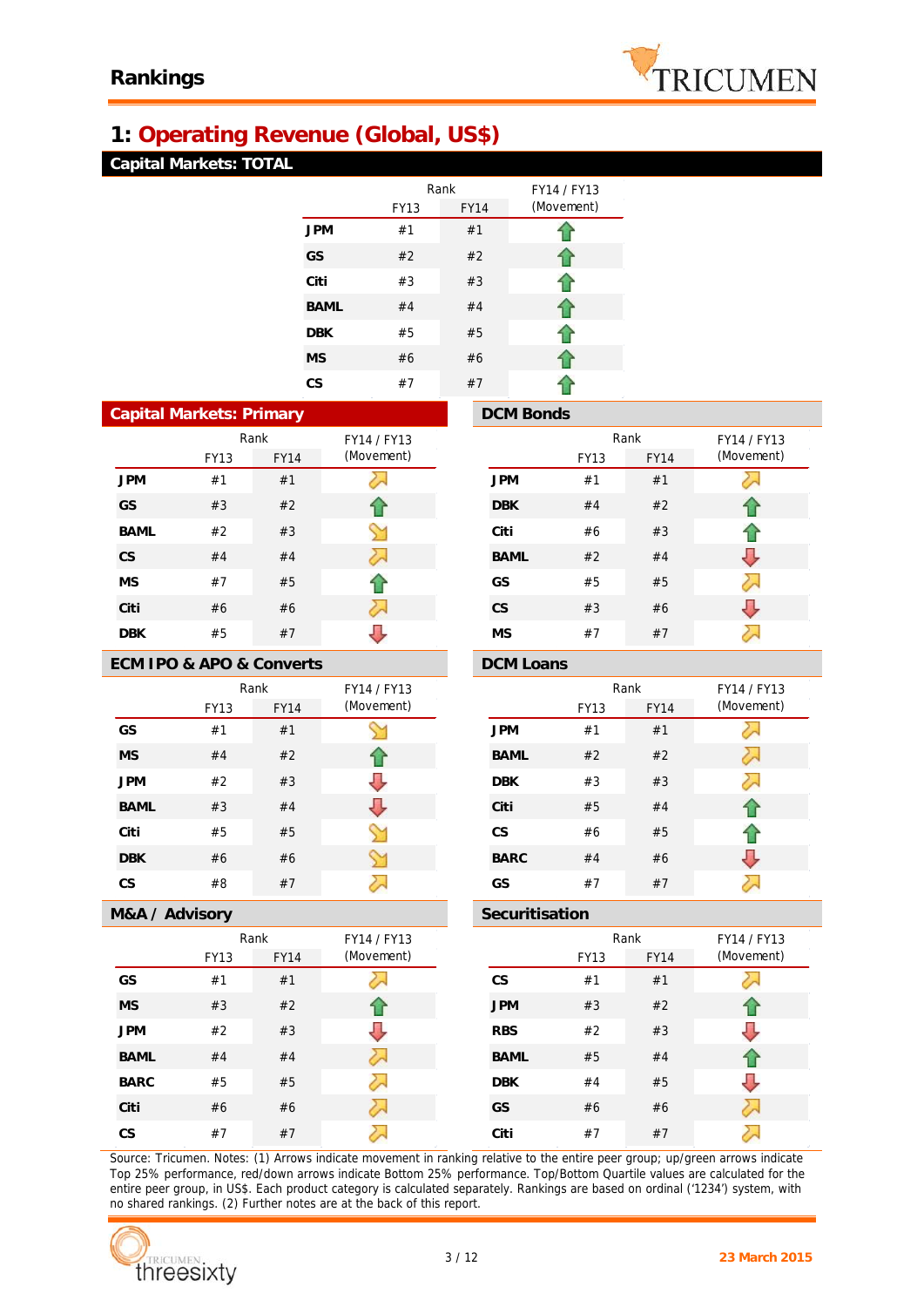

# **1: Operating Revenue (Global, US\$)** (cont.)

Rank FY14 / FY13

(Movement)

⇧ ⇑ ⇩

∾  $\gamma$ 

| Capital Markets: Sales & Trading |             |             |             | <b>FICC FX</b>    |
|----------------------------------|-------------|-------------|-------------|-------------------|
|                                  |             | Rank        | FY14 / FY13 |                   |
|                                  | <b>FY13</b> | <b>FY14</b> | (Movement)  |                   |
| <b>JPM</b>                       | #1          | #1          |             | <b>HSBC</b>       |
| GS                               | #3          | #2          |             | Citi              |
| Citi                             | #2          | #3          |             | <b>JPM</b>        |
| <b>BAML</b>                      | #4          | #4          | λλ          | <b>DBK</b>        |
| <b>DBK</b>                       | #5          | #5          |             | <b>BAML</b>       |
| <b>MS</b>                        | #6          | #6          | 2.          | GS                |
| <b>HSBC</b>                      | #8          | #7          |             | <b>RBS</b>        |
| EQ Cash                          |             |             |             | <b>FICC Rates</b> |

FY13 FY14

| FY14 / FY13 |             |      | Rank        | FY14 / FY13 |
|-------------|-------------|------|-------------|-------------|
| (Movement)  |             | FY13 | <b>FY14</b> | (Movement)  |
|             | <b>HSBC</b> | #1   | #1          |             |
| T.          | Citi        | #2   | #2          |             |
|             | <b>JPM</b>  | #3   | #3          |             |
| 2.          | <b>DBK</b>  | #4   | #4          |             |
|             | <b>BAML</b> | #6   | #5          |             |
|             | <b>GS</b>   | #9   | #6          |             |
|             | <b>RBS</b>  | #5   | #7          |             |
|             |             |      |             |             |

|             |             | Rank        | FY14 / FY13 |
|-------------|-------------|-------------|-------------|
|             | <b>FY13</b> | <b>FY14</b> | (Movement)  |
| <b>JPM</b>  | #1          | #1          |             |
| Citi        | #2          | #2          |             |
| BAML        | #3          | #3          |             |
| GS          | #4          | #4          |             |
| <b>DBK</b>  | #5          | #5          |             |
| <b>HSBC</b> | #6          | #6          |             |
| <b>MS</b>   | #10         | #7          |             |

### **EQ Derv & Converts FICC Credit**

**MS** #2 #1 **BAML** #3 #2 **GS** #1 #3 **UBS** #4 #4 **DBK** #7 #5 **Citi** #5 #6 **CS** #6 #7

|             |      | Rank        | FY14 / FY13 |
|-------------|------|-------------|-------------|
|             | FY13 | <b>FY14</b> | (Movement)  |
| <b>JPM</b>  | #2   | #1          |             |
| SG          | #1   | #2          |             |
| CS          | #4   | #3          |             |
| <b>DBK</b>  | #5   | #4          | f P         |
| <b>BARC</b> | #3   | #5          |             |
| GS          | #6   | #6          |             |
| BAML        | #7   | #7          |             |

|             |      | Rank        | FY14 / FY13 |
|-------------|------|-------------|-------------|
|             | FY13 | <b>FY14</b> | (Movement)  |
| <b>MS</b>   | #1   | #1          |             |
| <b>UBS</b>  | #2   | #2          |             |
| GS          | #3   | #3          |             |
| <b>CS</b>   | #4   | #4          |             |
| <b>BARC</b> | #5   | #5          |             |
| <b>JPM</b>  | #6   | #6          |             |
| <b>DBK</b>  | #7   | #7          |             |

| FY14 / FY13 |             |             | Rank        | FY14 / FY13 |
|-------------|-------------|-------------|-------------|-------------|
| (Movement)  |             | <b>FY13</b> | <b>FY14</b> | (Movement)  |
|             | Citi        | #1          | #1          |             |
|             | GS          | #2          | #2          |             |
|             | <b>DBK</b>  | #4          | #3          |             |
| $\bigcap$   | <b>BAML</b> | #5          | #4          |             |
|             | <b>JPM</b>  | #3          | #5          |             |
|             | <b>CS</b>   | #6          | #6          |             |
|             | <b>BARC</b> | #9          | #7          |             |

### **Prime Services FICC Commodities**

| FY14 / FY13 |             |             | Rank        | FY14 / FY13 |
|-------------|-------------|-------------|-------------|-------------|
| (Movement)  |             | <b>FY13</b> | <b>FY14</b> | (Movement)  |
|             | GS          | #1          | #1          |             |
| ⇑           | <b>MS</b>   | #2          | #2          |             |
|             | <b>BAML</b> | #4          | #3          |             |
|             | <b>JPM</b>  | #3          | #4          |             |
|             | Citi        | #8          | #5          |             |
|             | <b>BNPP</b> | #7          | #6          |             |
|             | <b>DBK</b>  | #5          | #7          |             |

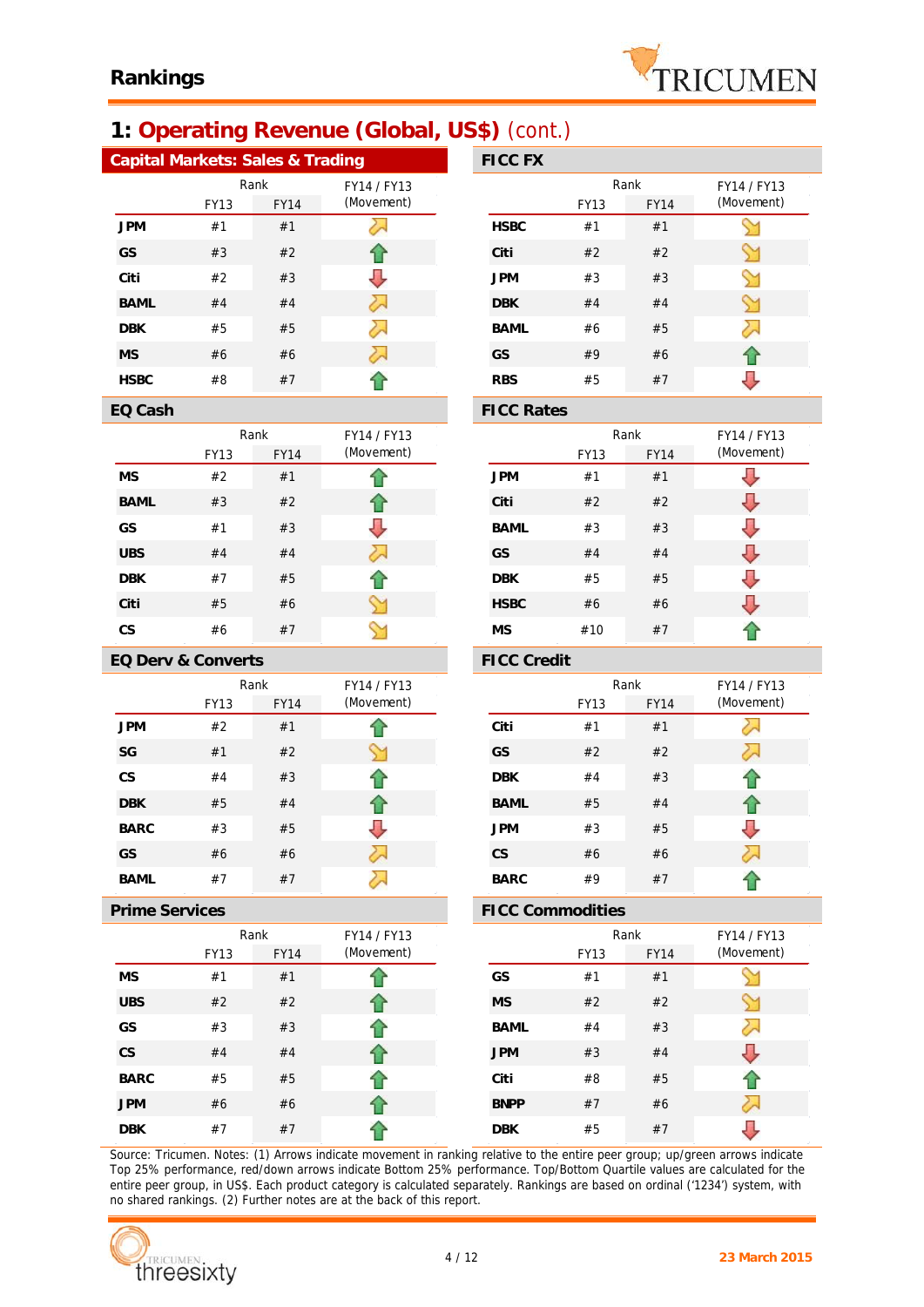

# **2: Operating Pre-Tax Profit (Global, US\$)**

## **Capital Markets: TOTAL**

|             | Rank        |             | FY14 / FY13 |
|-------------|-------------|-------------|-------------|
|             | <b>FY13</b> | <b>FY14</b> | (Movement)  |
| <b>JPM</b>  | #1          | #1          |             |
| Citi        | #2          | #2          |             |
| GS          | #3          | #3          |             |
| <b>DBK</b>  | #5          | #4          | T.          |
| <b>BAML</b> | #4          | #5          |             |
| <b>CS</b>   | #6          | #6          |             |
| <b>BARC</b> | #7          | #7          |             |

| <b>Capital Markets: Primary</b> |             |             |             |             |  |
|---------------------------------|-------------|-------------|-------------|-------------|--|
|                                 | Rank        |             |             | FY14 / FY13 |  |
|                                 |             | <b>FY13</b> | <b>FY14</b> | (Movement)  |  |
| <b>JPM</b>                      |             | #1          | #1          |             |  |
|                                 | <b>BAML</b> | #2          | #2          |             |  |
| GS                              |             | #5          | #3          |             |  |
| CS                              |             | #3          | #4          |             |  |
| <b>MS</b>                       |             | #9          | #5          |             |  |
| <b>DBK</b>                      |             | #6          | #6          |             |  |
| Citi                            |             | #4          | #7          |             |  |

### **ECM IPO & APO & Converts DCM Loans**

|             | Rank        |             | FY14 / FY13 |
|-------------|-------------|-------------|-------------|
|             | <b>FY13</b> | <b>FY14</b> | (Movement)  |
| <b>MS</b>   | #8          | #1          |             |
| <b>JPM</b>  | #1          | #2          |             |
| GS          | #2          | #3          |             |
| <b>BAML</b> | #3          | #4          |             |
| Citi        | #4          | #5          |             |
| <b>DBK</b>  | #5          | #6          |             |
| CS          | #6          | #7          |             |

### **M&A / Advisory Securitisation**

|             |      | Rank        | FY14 / FY13 |
|-------------|------|-------------|-------------|
|             | FY13 | <b>FY14</b> | (Movement)  |
| GS          | #1   | #1          |             |
| <b>BARC</b> | #2   | #2          |             |
| <b>MS</b>   | #7   | #3          |             |
| <b>JPM</b>  | #4   | #4          |             |
| BAML        | #3   | #5          |             |
| Citi        | #5   | #6          |             |
| <b>UBS</b>  | #6   | #7          |             |

|             | <b>DCM Bonds</b> |             |             |             |  |
|-------------|------------------|-------------|-------------|-------------|--|
| FY14 / FY13 |                  |             | Rank        | FY14 / FY13 |  |
| (Movement)  |                  | <b>FY13</b> | <b>FY14</b> | (Movement)  |  |
|             | <b>JPM</b>       | #1          | #1          |             |  |
|             | <b>DBK</b>       | #3          | #2          |             |  |
|             | <b>MS</b>        | #9          | #3          |             |  |
|             | <b>BAML</b>      | #2          | #4          |             |  |
| 47          | GS               | #6          | #5          |             |  |
|             | <b>CS</b>        | #4          | #6          |             |  |
|             | Citi             | #5          | #7          |             |  |

| FY14 / FY13 |             |      | Rank        | FY14 / FY13 |  |
|-------------|-------------|------|-------------|-------------|--|
| (Movement)  |             | FY13 | <b>FY14</b> | (Movement)  |  |
|             | <b>JPM</b>  | #1   | #1          |             |  |
|             | <b>BAML</b> | #2   | #2          |             |  |
|             | <b>CS</b>   | #5   | #3          |             |  |
|             | <b>DBK</b>  | #3   | #4          |             |  |
|             | Citi        | #6   | #5          |             |  |
|             | <b>BARC</b> | #4   | #6          |             |  |
|             | <b>MS</b>   | #7   | #7          |             |  |

| FY14 / FY13 |             |      | Rank        | FY14 / FY13 |  |
|-------------|-------------|------|-------------|-------------|--|
| (Movement)  |             | FY13 | <b>FY14</b> | (Movement)  |  |
|             | <b>CS</b>   | #2   | #1          |             |  |
|             | <b>JPM</b>  | #1   | #2          |             |  |
|             | <b>BAML</b> | #3   | #3          |             |  |
|             | <b>DBK</b>  | #6   | #4          |             |  |
|             | <b>RBS</b>  | #4   | #5          |             |  |
|             | Citi        | #5   | #6          |             |  |
|             | GS          | #7   | #7          |             |  |
|             |             |      |             |             |  |

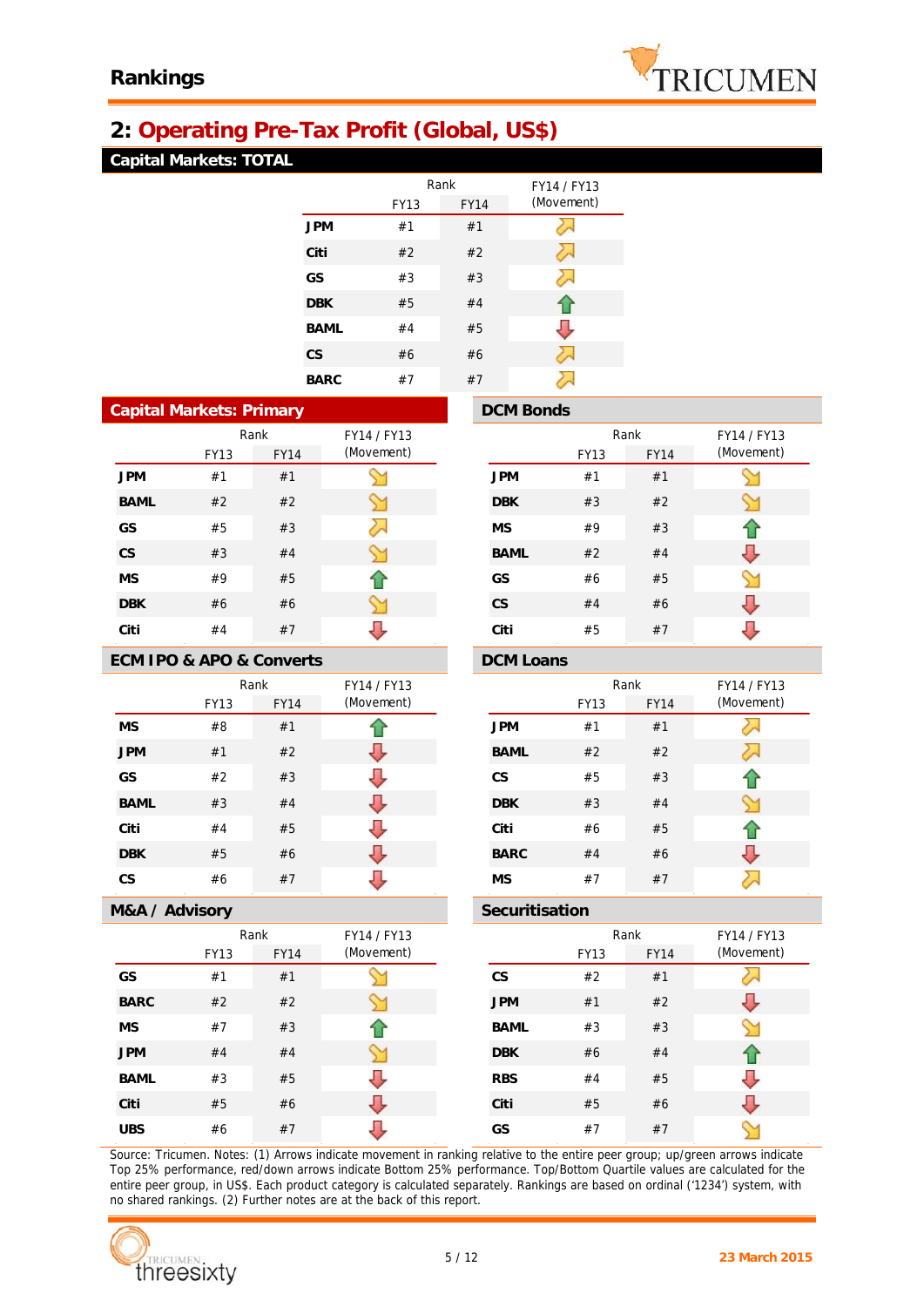

# **2: Operating Pre-Tax Profit (Global, US\$)** (cont.)

| Capital Markets: Sales & Trading |             |             |             |  | <b>FICC FX</b>    |             |
|----------------------------------|-------------|-------------|-------------|--|-------------------|-------------|
|                                  |             | Rank        | FY14 / FY13 |  |                   | R           |
|                                  | <b>FY13</b> | <b>FY14</b> | (Movement)  |  |                   | <b>FY13</b> |
| Citi                             | #1          | #1          |             |  | <b>HSBC</b>       | #1          |
| <b>JPM</b>                       | #2          | #2          |             |  | Citi              | #2          |
| <b>DBK</b>                       | #4          | #3          |             |  | <b>DBK</b>        | #3          |
| <b>GS</b>                        | #3          | #4          |             |  | <b>JPM</b>        | #4          |
| <b>HSBC</b>                      | #5          | #5          |             |  | <b>BARC</b>       | #6          |
| SG                               | #11         | #6          |             |  | <b>BAML</b>       | #7          |
| <b>BAML</b>                      | #6          | #7          |             |  | <b>CS</b>         | #9          |
| EQ Cash                          |             |             |             |  | <b>FICC Rates</b> |             |

| ப்பு        | 1 I V V I <i>I</i> V |             |             |             |
|-------------|----------------------|-------------|-------------|-------------|
| FY14 / FY13 |                      |             | Rank        | FY14 / FY13 |
| (Movement)  |                      | <b>FY13</b> | <b>FY14</b> | (Movement)  |
|             | <b>HSBC</b>          | #1          | #1          |             |
|             | Citi                 | #2          | #2          |             |
|             | <b>DBK</b>           | #3          | #3          |             |
|             | <b>JPM</b>           | #4          | #4          |             |
|             | <b>BARC</b>          | #6          | #5          |             |
|             | <b>BAML</b>          | #7          | #6          |             |
|             | <b>CS</b>            | #9          | #7          |             |
|             |                      |             |             |             |

|             |      | Rank        | FY14 / FY13 |
|-------------|------|-------------|-------------|
|             | FY13 | <b>FY14</b> | (Movement)  |
| <b>UBS</b>  | #1   | #1          |             |
| Citi        | #5   | #2          |             |
| GS          | #2   | #3          |             |
| <b>HSBC</b> | #3   | #4          |             |
| <b>DBK</b>  | #4   | #5          |             |
| <b>CS</b>   | #7   | #6          |             |
| BAML        | #11  | #7          |             |

### **EQ Derv & Converts FICC Credit**

|             |             | Rank        | FY14 / FY13 |
|-------------|-------------|-------------|-------------|
|             | <b>FY13</b> | <b>FY14</b> | (Movement)  |
| SG          | #7          | #1          |             |
| Citi        | #2          | #2          |             |
| <b>JPM</b>  | #1          | #3          |             |
| GS          | #5          | #4          |             |
| <b>DBK</b>  | #3          | #5          |             |
| <b>UBS</b>  | #6          | #6          |             |
| <b>BARC</b> | #4          | #7          |             |

|             |             | Rank        | FY14 / FY13 |
|-------------|-------------|-------------|-------------|
|             | <b>FY13</b> | <b>FY14</b> | (Movement)  |
| <b>UBS</b>  | #1          | #1          |             |
| <b>MS</b>   | #3          | #2          |             |
| <b>JPM</b>  | #2          | #3          |             |
| <b>CS</b>   | #4          | #4          |             |
| <b>BARC</b> | #7          | #5          |             |
| Citi        | #6          | #6          |             |
| <b>DBK</b>  | #5          | #7          |             |

### Rank FY14 / FY13 (Movement) (Movement) FY13 FY14 **JPM** #1 #1 运 **GS** #3 #2 **Citi** #2 #3 ⇘ **HSBC** #6 #4 **SG** #7 #5 ⇧ J **BAML** #4 #6 ⇩ **DBK** #5 #7

| FY14 / FY13 |             |             | Rank        | FY14 / FY13 |
|-------------|-------------|-------------|-------------|-------------|
| (Movement)  |             | <b>FY13</b> | <b>FY14</b> | (Movement)  |
|             | Citi        | #1          | #1          |             |
|             | <b>DBK</b>  | #5          | #2          |             |
|             | <b>BAML</b> | #3          | #3          |             |
|             | <b>JPM</b>  | #4          | #4          |             |
|             | GS          | #2          | #5          |             |
|             | <b>CS</b>   | #6          | #6          |             |
|             | <b>BARC</b> | #7          | #7          |             |

### **Prime Services FICC Commodities**

| FY14 / FY13 |             |             | Rank |             | FY14 / FY13 |  |
|-------------|-------------|-------------|------|-------------|-------------|--|
| (Movement)  |             | <b>FY13</b> |      | <b>FY14</b> | (Movement)  |  |
|             | GS          | #4          |      | #1          |             |  |
|             | <b>BNPP</b> | #2          |      | #2          |             |  |
|             | Citi        | #3          |      | #3          |             |  |
|             | <b>BARC</b> | #6          |      | #4          |             |  |
|             | SG          | #7          |      | #5          |             |  |
|             | <b>UBS</b>  | #8          |      | #6          |             |  |
|             | <b>DBK</b>  | #10         |      | #7          |             |  |
|             |             |             |      |             |             |  |

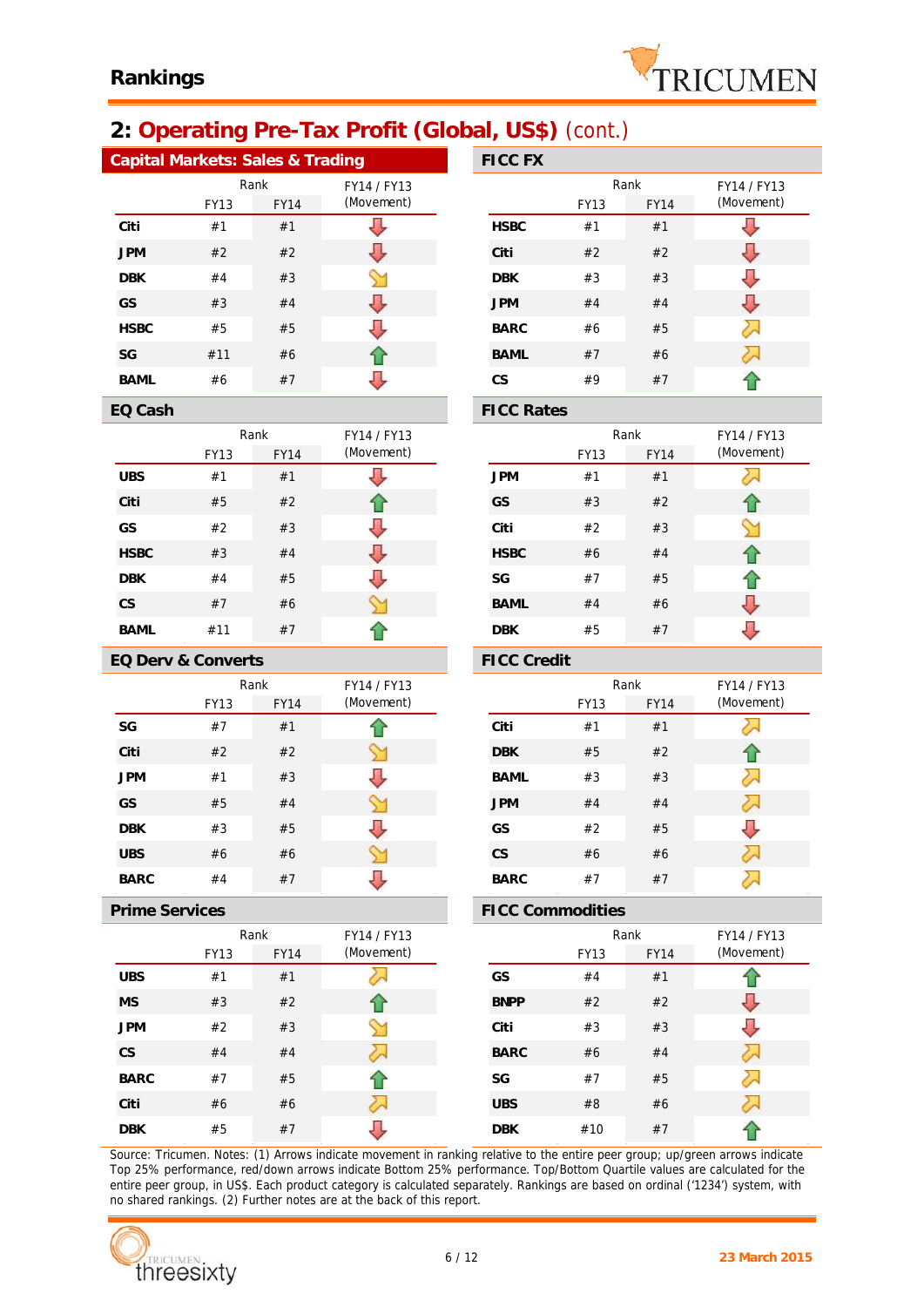# **3: Operating Cost/Income (Global, US\$)**

## **Capital Markets: TOTAL**

|             |      | Rank        | FY14 / FY13 |
|-------------|------|-------------|-------------|
|             | FY13 | <b>FY14</b> | (Movement)  |
| SG          | #1   | #1          |             |
| Citi        | #5   | #2          |             |
| <b>JPM</b>  | #3   | #3          | ∾           |
| <b>DBK</b>  | #8   | #4          | ብ           |
| CS          | #11  | #5          | ገድ          |
| <b>HSBC</b> | #6   | #6          |             |
| BAML        | #4   | #7          |             |

| Capital Markets: Primary |      |             |             |  |  |
|--------------------------|------|-------------|-------------|--|--|
|                          |      | Rank        | FY14 / FY13 |  |  |
|                          | FY13 | <b>FY14</b> | (Movement)  |  |  |
| <b>JPM</b>               | #2   | #1          |             |  |  |
| <b>BAML</b>              | #3   | #2          |             |  |  |
| <b>DBK</b>               | #4   | #3          | Y           |  |  |
| <b>CS</b>                | #7   | #4          |             |  |  |
| MS                       | #5   | #5          |             |  |  |
| Citi                     | #9   | #6          |             |  |  |
| GS                       | #8   | #7          |             |  |  |

# **ECM IPO & APO & Converts DCM Loans**

|             |      | Rank        | FY14 / FY13 |
|-------------|------|-------------|-------------|
|             | FY13 | <b>FY14</b> | (Movement)  |
| <b>JPM</b>  | #1   | #1          |             |
| <b>MS</b>   | #4   | #2          |             |
| <b>DBK</b>  | #5   | #3          |             |
| <b>BAML</b> | #2   | #4          |             |
| Citi        | #7   | #5          |             |
| GS          | #8   | #6          |             |
| CS          | #6   | #7          |             |

### **M&A / Advisory Securitisation**

|             |             | Rank        | FY14 / FY13 |
|-------------|-------------|-------------|-------------|
|             | <b>FY13</b> | <b>FY14</b> | (Movement)  |
| <b>BARC</b> | #9          | #1          |             |
| GS          | #5          | #2          |             |
| BAML        | #7          | #3          |             |
| <b>MS</b>   | #4          | #4          |             |
| <b>UBS</b>  | #2          | #5          |             |
| Citi        | #8          | #6          |             |
| CS          | #10         | #7          |             |

|             | <b>DCM Bonds</b> |             |             |             |
|-------------|------------------|-------------|-------------|-------------|
| FY14 / FY13 |                  |             | Rank        | FY14 / FY13 |
| (Movement)  |                  | <b>FY13</b> | <b>FY14</b> | (Movement)  |
|             | GS               | #7          | #1          |             |
|             | <b>JPM</b>       | #1          | #2          |             |
|             | <b>MS</b>        | #8          | #3          |             |
| $\bigcap$   | <b>BAML</b>      | #4          | #4          |             |
|             | <b>CS</b>        | #3          | #5          |             |
|             | <b>DBK</b>       | #5          | #6          |             |
|             | <b>BARC</b>      | #6          | #7          |             |

| FY14 / FY13 |             |      | Rank        | FY14 / FY13 |
|-------------|-------------|------|-------------|-------------|
| (Movement)  |             | FY13 | <b>FY14</b> | (Movement)  |
|             | <b>JPM</b>  | #2   | #1          |             |
|             | <b>CS</b>   | #1   | #2          |             |
|             | <b>BAML</b> | #3   | #3          |             |
|             | <b>MS</b>   | #9   | #4          |             |
|             | <b>DBK</b>  | #4   | #5          |             |
|             | <b>BARC</b> | #7   | #6          |             |
|             | Citi        | #8   | #7          |             |

| FY14 / FY13 |             | Rank        |             | FY14 / FY13 |
|-------------|-------------|-------------|-------------|-------------|
| (Movement)  |             | <b>FY13</b> | <b>FY14</b> | (Movement)  |
|             | <b>BAML</b> | #2          | #1          |             |
|             | <b>UBS</b>  | #5          | #2          |             |
|             | <b>DBK</b>  | #1          | #3          |             |
|             | <b>JPM</b>  | #3          | #4          |             |
|             | Citi        | #10         | #5          |             |
|             | <b>BARC</b> | #4          | #6          |             |
|             | <b>CS</b>   | #6          | #7          |             |



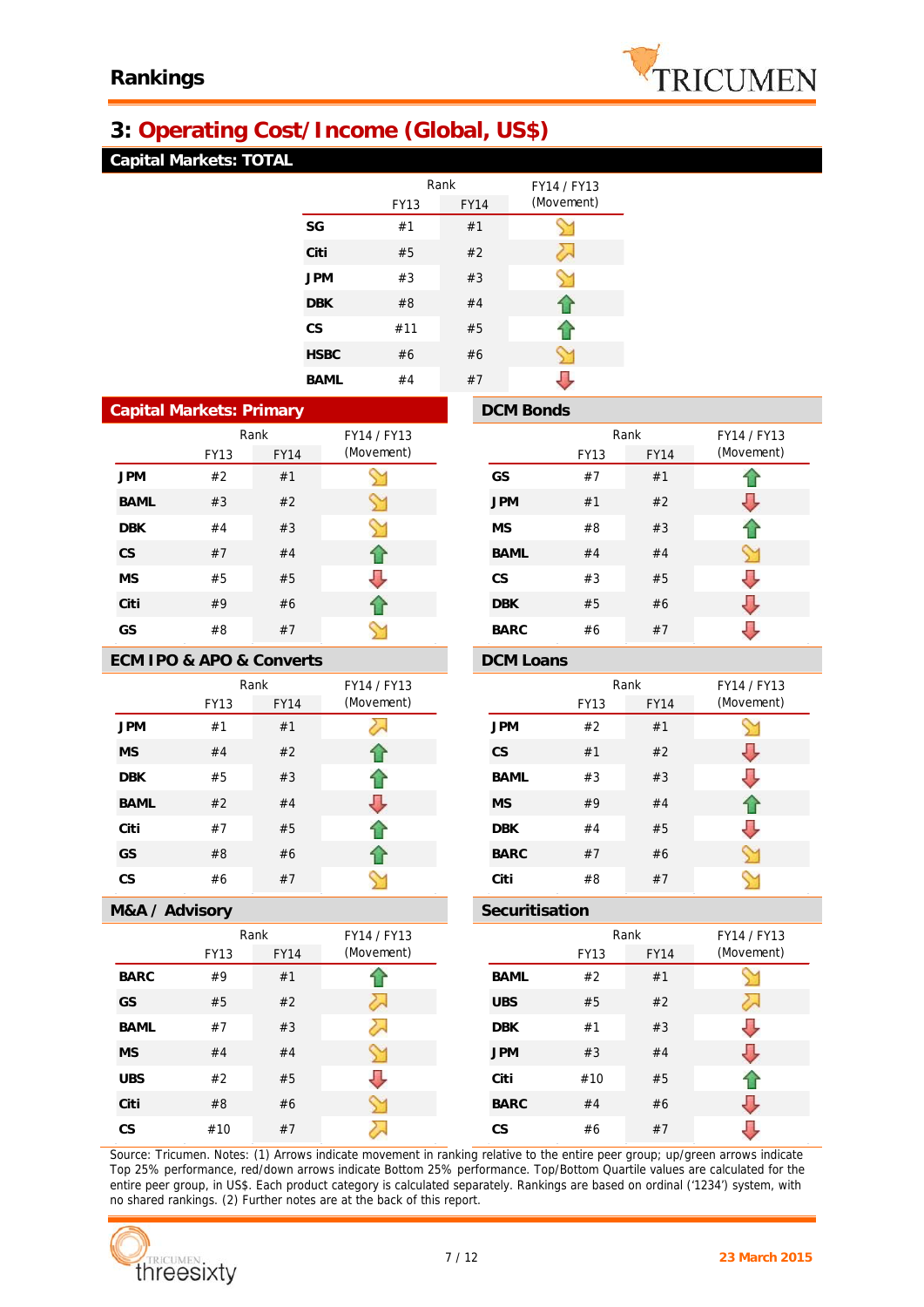

# **3: Operating Cost/Income (Global, US\$)** (cont.)

| Capital Markets: Sales & Trading |             |             |             |  | <b>FICC FX</b>    |             |
|----------------------------------|-------------|-------------|-------------|--|-------------------|-------------|
|                                  |             | Rank        | FY14 / FY13 |  |                   | R           |
|                                  | <b>FY13</b> | <b>FY14</b> | (Movement)  |  |                   | <b>FY13</b> |
| SG                               | #1          | #1          |             |  | SG                | #1          |
| Citi                             | #4          | #2          |             |  | Citi              | #3          |
| <b>HSBC</b>                      | #3          | #3          |             |  | <b>BNPP</b>       | #11         |
| <b>DBK</b>                       | #9          | #4          |             |  | <b>HSBC</b>       | #6          |
| <b>JPM</b>                       | #5          | #5          |             |  | <b>DBK</b>        | #9          |
| <b>BNPP</b>                      | #12         | #6          |             |  | <b>CS</b>         | #12         |
| GS                               | #7          | #7          |             |  | <b>JPM</b>        | #4          |
| EQ Cash                          |             |             |             |  | <b>FICC Rates</b> |             |

FY13 FY14

Rank FY14 / FY13

(Movement)

⇧ ⇩ IJ Л M

 $\gamma$ 

**UBS** #12 #1 **HSBC** #1 #2 **SG** #2 #3 **GS** #3 #4 **Citi** #9 #5 **DBK** #4 #6 **CS** #10 #7

| பழ          | ETGO EA     |             |             |             |
|-------------|-------------|-------------|-------------|-------------|
| FY14 / FY13 |             | Rank        |             | FY14 / FY13 |
| (Movement)  |             | <b>FY13</b> | <b>FY14</b> | (Movement)  |
|             | SG          | #1          | #1          |             |
|             | Citi        | #3          | #2          |             |
|             | <b>BNPP</b> | #11         | #3          |             |
| $\bigwedge$ | <b>HSBC</b> | #6          | #4          |             |
|             | <b>DBK</b>  | #9          | #5          |             |
| 41          | <b>CS</b>   | #12         | #6          |             |
|             | <b>JPM</b>  | #4          | #7          |             |

|             |             | Rank        | FY14 / FY13 |
|-------------|-------------|-------------|-------------|
|             | <b>FY13</b> | <b>FY14</b> | (Movement)  |
| SG          | #1          | #1          |             |
| <b>HSBC</b> | #3          | #2          |             |
| Citi        | #4          | #3          |             |
| <b>JPM</b>  | #5          | #4          |             |
| GS          | #6          | #5          |             |
| <b>DBK</b>  | #10         | #6          |             |
| BAML        | #7          | #7          |             |

### **EQ Derv & Converts FICC Credit**

|             | Rank |             | FY14 / FY13 |
|-------------|------|-------------|-------------|
|             | FY13 | <b>FY14</b> | (Movement)  |
| SG          | #1   | #1          |             |
| <b>UBS</b>  | #12  | #2          |             |
| GS          | #2   | #3          |             |
| <b>DBK</b>  | #3   | #4          |             |
| <b>JPM</b>  | #4   | #5          |             |
| Citi        | #13  | #6          |             |
| <b>BNPP</b> | #11  | #7          |             |

|             |      | Rank        | FY14 / FY13 |
|-------------|------|-------------|-------------|
|             | FY13 | <b>FY14</b> | (Movement)  |
| <b>UBS</b>  | #11  | #1          |             |
| Citi        | #7   | #2          |             |
| <b>DBK</b>  | #1   | #3          |             |
| <b>CS</b>   | #9   | #4          |             |
| <b>HSBC</b> | #5   | #5          |             |
| <b>BARC</b> | #8   | #6          |             |
| <b>MS</b>   | #6   | #7          |             |

| FY14 / FY13 |             |             | Rank        | FY14 / FY13 |
|-------------|-------------|-------------|-------------|-------------|
| (Movement)  |             | <b>FY13</b> | <b>FY14</b> | (Movement)  |
|             | Citi        | #2          | #1          |             |
|             | <b>DBK</b>  | #8          | #2          |             |
|             | <b>RBS</b>  | #12         | #3          |             |
|             | <b>BAML</b> | #3          | #4          |             |
|             | <b>JPM</b>  | #4          | #5          |             |
|             | SG          | #6          | #6          |             |
|             | CS          | #10         | #7          |             |

### **Prime Services FICC Commodities**

| FY14 / FY13 |             | Rank        |             | FY14 / FY13 |  |
|-------------|-------------|-------------|-------------|-------------|--|
| (Movement)  |             | <b>FY13</b> | <b>FY14</b> | (Movement)  |  |
|             | <b>BNPP</b> | #1          | #1          |             |  |
|             | <b>UBS</b>  | #12         | #2          |             |  |
|             | SG          | #2          | #3          |             |  |
|             | <b>BARC</b> | #5          | #4          |             |  |
|             | GS          | #9          | #5          |             |  |
|             | Citi        | #10         | #6          |             |  |
|             | <b>DBK</b>  | #8          | #7          |             |  |
|             |             |             |             |             |  |

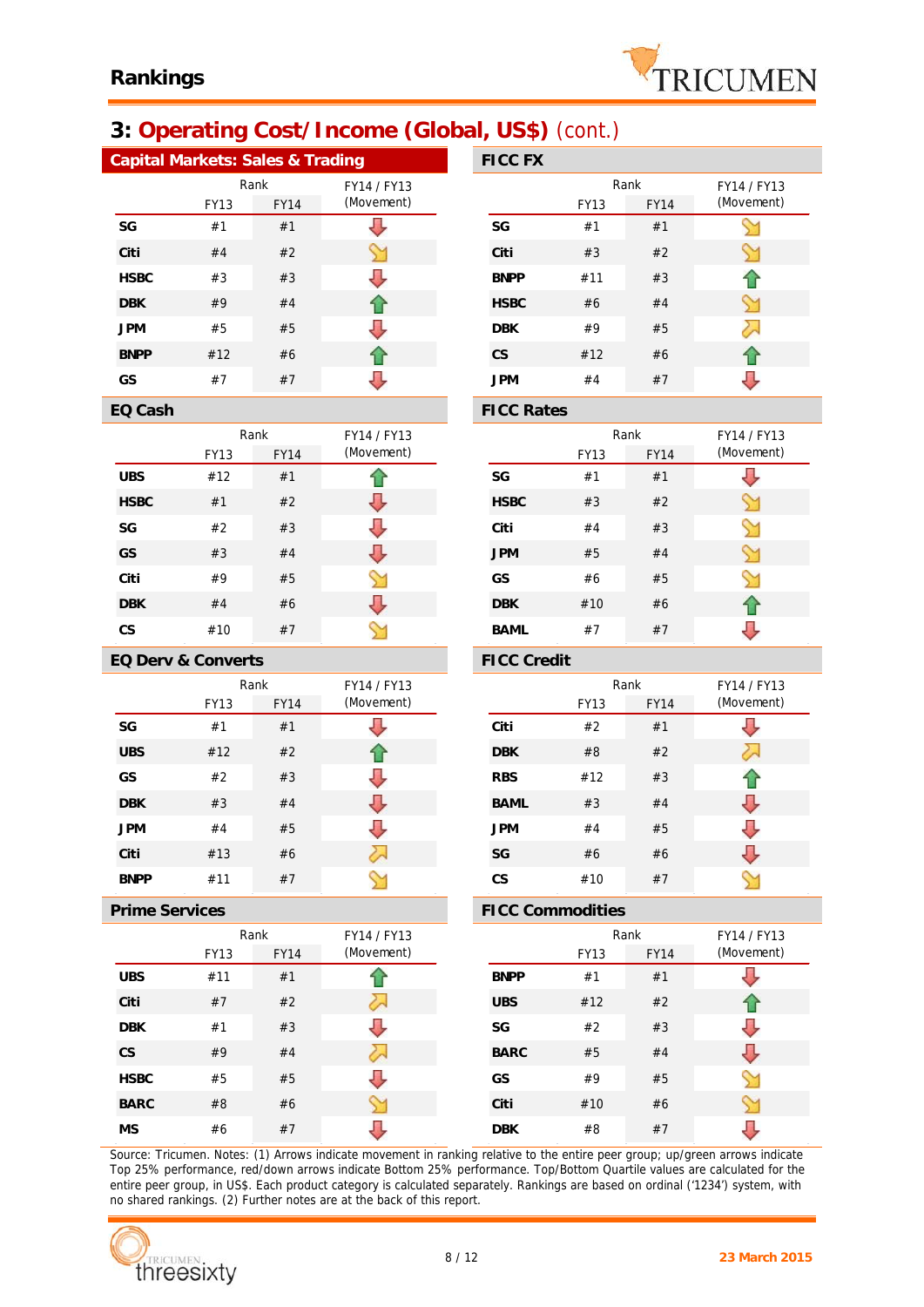

# **4: Operating Revenue / Trading VaR (Global, US\$)**

| Capital Markets: Sales & Trading |             |             |             |  | <b>FICC FX</b> |             |
|----------------------------------|-------------|-------------|-------------|--|----------------|-------------|
|                                  |             | Rank        | FY14 / FY13 |  |                | R           |
|                                  | <b>FY13</b> | <b>FY14</b> | (Movement)  |  |                | <b>FY13</b> |
| <b>JPM</b>                       | #1          | #1          |             |  | SG             | #7          |
| <b>UBS</b>                       | #3          | #2          |             |  | <b>UBS</b>     | #2          |
| <b>DBK</b>                       | #2          | #3          |             |  | <b>JPM</b>     | #1          |
| SG                               | #4          | #4          |             |  | <b>HSBC</b>    | #4          |
| <b>HSBC</b>                      | #8          | #5          |             |  | <b>DBK</b>     | #5          |
| <b>CS</b>                        | #5          | #6          |             |  | <b>BARC</b>    | #6          |
| GS                               | #7          | #7          |             |  | Citi           | #3          |

|             |             | Rank        | FY14 / FY13 |
|-------------|-------------|-------------|-------------|
|             | <b>FY13</b> | <b>FY14</b> | (Movement)  |
| SG          | #1          | #1          |             |
| <b>JPM</b>  | #2          | #2          |             |
| <b>BARC</b> | #5          | #3          |             |
| <b>CS</b>   | #3          | #4          |             |
| <b>UBS</b>  | #4          | #5          |             |
| <b>BAML</b> | #10         | #6          |             |
| DBK         | #6          | #7          |             |

### **EQ Derv & Converts FICC Credit**

|             | Rank        | FY14 / FY13 |            |
|-------------|-------------|-------------|------------|
|             | <b>FY13</b> | <b>FY14</b> | (Movement) |
| SG          | #2          | #1          |            |
| <b>JPM</b>  | #1          | #2          |            |
| <b>HSBC</b> | #9          | #3          |            |
| <b>UBS</b>  | #3          | #4          | J.         |
| <b>BAML</b> | #11         | #5          |            |
| <b>BARC</b> | #5          | #6          |            |
| <b>DBK</b>  | #6          | #7          |            |

*Source: Tricumen. Notes: (1) VaR = Value at Risk; trading portfolios only, excludes diversification effect/equivalent; period average; normalised to 1-day holding period, 99% confidence, 3-year historical data; annualised for inter-year periods; (2) The peer group comprises capital markets units of 12 banks: Bank of America Merrill Lynch (BAML), Barclays, BNP Paribas, Citigroup, Credit Suisse, Deutsche Bank (DBK), Goldman Sachs, HSBC, JP Morgan, Morgan Stanley; Societe Generale, and UBS. (3) Arrows indicate movement in ranking relative to the entire peer group, in US\$; up/green arrows indicate Top 25% performance, red/down arrows indicate Bottom 25% performance. (4) Each product category is calculated separately. Rankings are based on ordinal ('1234') system, with no shared rankings. (5) Further Notes & Caveats are at the back of this report.*



| ng          | <b>FICC FX</b>                                  |             |             |             |  |
|-------------|-------------------------------------------------|-------------|-------------|-------------|--|
| FY14 / FY13 |                                                 |             | Rank        | FY14 / FY13 |  |
| (Movement)  |                                                 | <b>FY13</b> | <b>FY14</b> | (Movement)  |  |
|             | SG                                              | #7          | #1          |             |  |
| λ           | <b>UBS</b>                                      | #2          | #2          |             |  |
|             | <b>JPM</b>                                      | #1          | #3          |             |  |
|             | <b>HSBC</b>                                     | #4          | #4          |             |  |
|             | <b>DBK</b>                                      | #5          | #5          |             |  |
| J           | <b>BARC</b>                                     | #6          | #6          |             |  |
|             | Citi                                            | #3          | #7          |             |  |
|             | $\Gamma$ $\cap$ $\cap$ $\Gamma$ $\cdot$ $\cdot$ |             |             |             |  |

### **EQ Cash FICC Rates**

| FY14 / FY13 |             | Rank        |             | FY14 / FY13 |
|-------------|-------------|-------------|-------------|-------------|
| (Movement)  |             | <b>FY13</b> | <b>FY14</b> | (Movement)  |
|             | <b>DBK</b>  | #4          | #1          |             |
|             | Citi        | #5          | #2          | 1 P         |
|             | <b>JPM</b>  | #1          | #3          |             |
|             | <b>CS</b>   | #6          | #4          |             |
|             | <b>BARC</b> | #2          | #5          |             |
|             | <b>UBS</b>  | #9          | #6          |             |
|             | GS          | #3          | #7          |             |

| FY14 / FY13 |             |             | Rank        | FY14 / FY13 |  |
|-------------|-------------|-------------|-------------|-------------|--|
| (Movement)  |             | <b>FY13</b> | <b>FY14</b> | (Movement)  |  |
|             | <b>JPM</b>  | #2          | #1          |             |  |
|             | <b>DBK</b>  | #1          | #2          |             |  |
|             | GS          | #3          | #3          |             |  |
|             | <b>BNPP</b> | #5          | #4          |             |  |
|             | <b>UBS</b>  | #12         | #5          |             |  |
|             | SG          | #8          | #6          |             |  |
|             | <b>CS</b>   | #6          | #7          |             |  |

### **FICC Commodities**

|             |             | Rank        | FY14 / FY13 |
|-------------|-------------|-------------|-------------|
|             | <b>FY13</b> | <b>FY14</b> | (Movement)  |
| <b>HSBC</b> | #1          | #1          |             |
| <b>DBK</b>  | #9          | #2          |             |
| CS          | #2          | #3          |             |
| <b>JPM</b>  | #7          | #4          |             |
| <b>BARC</b> | #10         | #5          |             |
| <b>BAML</b> | #6          | #6          |             |
| GS          | #4          | #7          |             |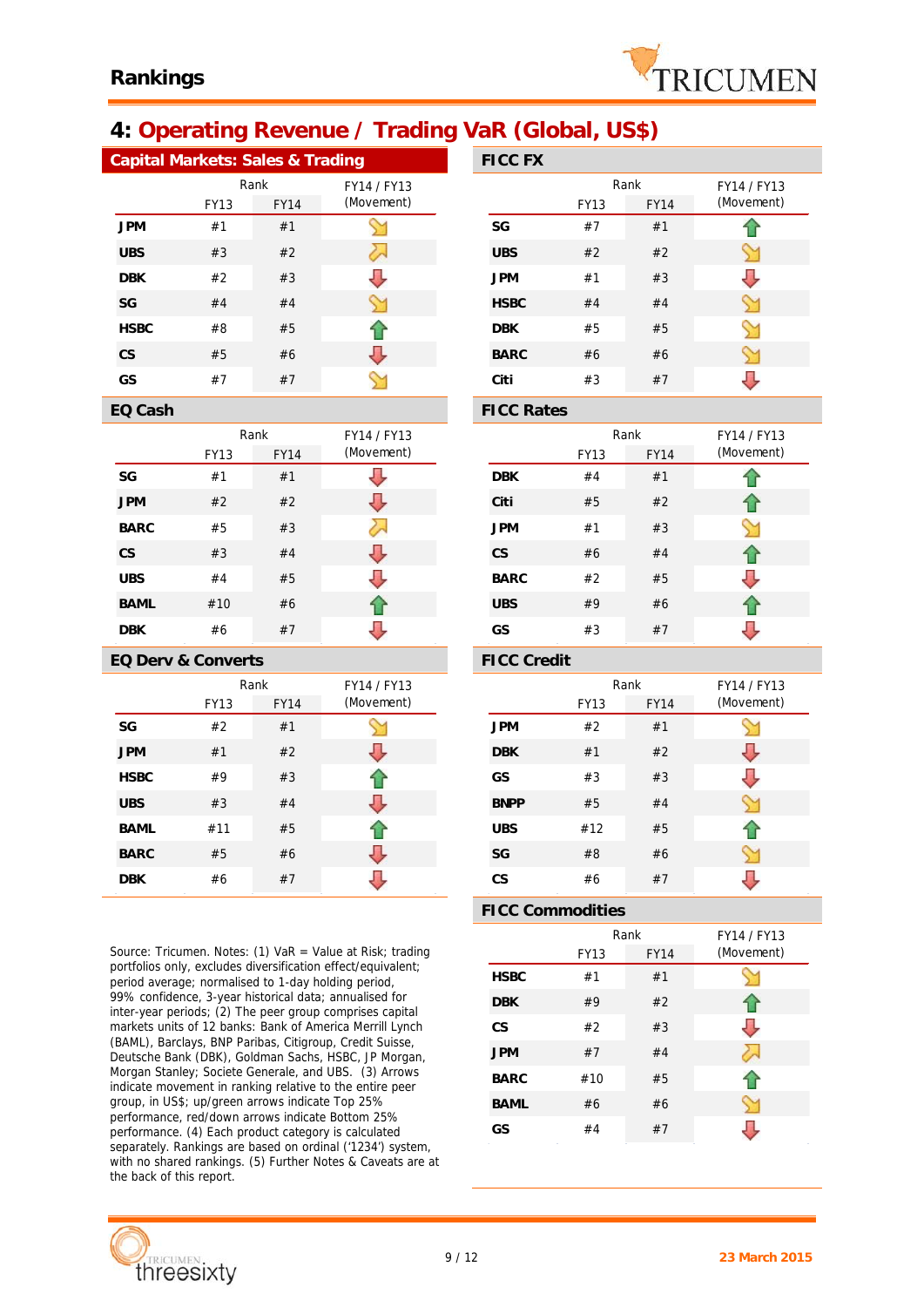

# **5: Operating Revenue / RWA (Basel 3, Global, US\$)**

| Capital Markets: Sales & Trading |             |                    |                         | <b>FICC FX</b>    |             |             |             |
|----------------------------------|-------------|--------------------|-------------------------|-------------------|-------------|-------------|-------------|
|                                  | Rank        |                    | FY14 / FY13             |                   |             | Rank        | FY14 / FY13 |
|                                  | <b>FY13</b> | FY14               | (Movement)              |                   | FY13        | <b>FY14</b> | (Movement)  |
| <b>UBS</b>                       | #1          | #1                 |                         | <b>UBS</b>        | #1          | #1          | ⇘           |
| <b>DBK</b>                       | #4          | #2                 |                         | <b>DBK</b>        | #4          | #2          | ⇧           |
| <b>BARC</b>                      | #2          | #3                 |                         | <b>BARC</b>       | #2          | #3          | J           |
| <b>CS</b>                        | #3          | #4                 | ⇩                       | <b>CS</b>         | #3          | #4          | ⇩           |
| <b>BAML</b>                      | #6          | #5                 | ↣                       | <b>BAML</b>       | #6          | #5          | 运           |
| EQ Cash                          |             |                    |                         | <b>FICC Rates</b> |             |             |             |
|                                  | Rank        |                    | FY14 / FY13             |                   |             | Rank        | FY14 / FY13 |
|                                  | <b>FY13</b> | <b>FY14</b>        | (Movement)              |                   | <b>FY13</b> | <b>FY14</b> | (Movement)  |
| <b>UBS</b>                       | #1          | #1                 | ⋋                       | <b>UBS</b>        | #1          | #1          | 运           |
| <b>DBK</b>                       | #3          | #2                 |                         | <b>BARC</b>       | #2          | #2          | ⋝           |
| <b>BAML</b>                      | #5          | #3                 |                         | <b>BAML</b>       | #3          | #3          | ヘ           |
| <b>BARC</b>                      | #2          | #4                 | U,                      | <b>DBK</b>        | #5          | #4          | ⇧           |
| <b>CS</b>                        | #4          | #5                 |                         | Citi              | #4          | #5          | ⇩           |
| EQ Derv & Converts               |             | <b>FICC Credit</b> |                         |                   |             |             |             |
|                                  | Rank        |                    | FY14 / FY13             |                   |             | Rank        | FY14 / FY13 |
|                                  | <b>FY13</b> | <b>FY14</b>        | (Movement)              |                   | <b>FY13</b> | <b>FY14</b> | (Movement)  |
| <b>BARC</b>                      | #1          | #1                 | 运                       | <b>CS</b>         | #1          | #1          | ⇩           |
| <b>DBK</b>                       | #3          | #2                 |                         | <b>DBK</b>        | #2          | #2          | ⇩           |
| <b>UBS</b>                       | #2          | #3                 |                         | <b>BARC</b>       | #3          | #3          | ⇩           |
| CS                               | #4          | #4                 | ₩                       | Citi              | #4          | #4          | U           |
| <b>BAML</b>                      | #6          | #5                 |                         | <b>BAML</b>       | #6          | #5          |             |
| <b>Prime Services</b>            |             |                    | <b>FICC Commodities</b> |                   |             |             |             |
|                                  |             | Rank               | FY14 / FY13             |                   |             | Rank        | FY14 / FY13 |
|                                  | FY13        | <b>FY14</b>        | (Movement)              |                   | FY13        | <b>FY14</b> | (Movement)  |
| <b>BARC</b>                      | #2          | #1                 | ➢                       | GS                | #4          | #1          | ⋒           |
| <b>DBK</b>                       | #5          | #2                 |                         | <b>BAML</b>       | #3          | #2          | ╱∼          |
| <b>UBS</b>                       | #1          | #3                 |                         | <b>DBK</b>        | #7          | #3          |             |
| <b>MS</b>                        | #3          | #4                 | U                       | <b>MS</b>         | #5          | #4          | ╱           |
| <b>BAML</b>                      | #4          | #5                 | J                       | <b>UBS</b>        | #1          | #5          | U           |

*Source: Tricumen. Notes: (1) RWA = risk weighted assets at period end; normalised to Basel 3 standard. Dedicated proprietary trading, principal investments and banking/primary revenue and fees are excluded. (2) The peer group comprises capital markets units of 9 banks: Bank of America Merrill Lynch, Barclays, Citigroup, Credit Suisse, Deutsche Bank (DBK), Goldman Sachs, JP Morgan, Morgan Stanley; and UBS. (3) Arrows indicate movement in ranking relative to the entire peer group; up/green arrows indicate Top 25% performance, red/down arrows indicate Bottom 25% performance. Top/Bottom Quartile values are calculated for the entire peer group, in US\$. Each product category is calculated separately. Rankings are based on ordinal ('1234') system, with no shared rankings. (4) Further notes are at the back of this report.*

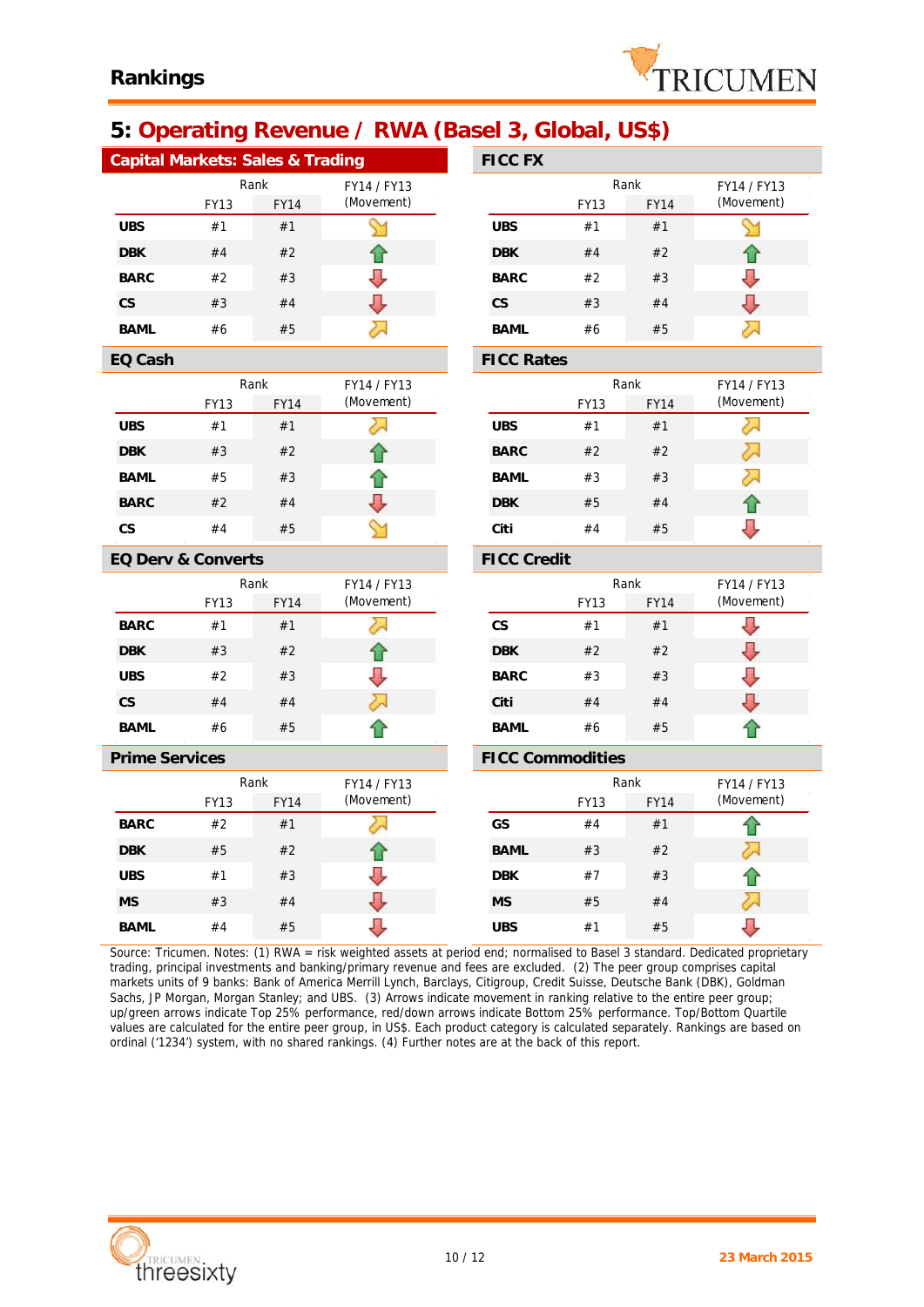

## **Background**

The environment in which investment banks now operate is undergoing a profound change. Tighter margins, increased capital constraints and the looming threats of a variety of event risks (such as the ongoing Eurozone sovereign saga) dominate the agenda, underscoring the importance of timely and granular performance benchmarks.

Comparison between seemingly similar product groups at different banks is fraught with difficulty, however: for example, product definitions and revenue recognition policies vary between banks, as does operating cost and risk allocation. On top of this, regulatory hurdles currently demanded by each jurisdiction vary and are, in our opinion, far from being harmonised.

Tricumen's 360-degree analysis seeks to address some of these issues by normalising banks' performance parameters. The result is that the true profitability of individual banks' business lines becomes more transparent and comparable to their peers.

The current dataset, developed partly in conjunction with our industry expert partners, covers 13 key capital markets players: Bank of America Merrill Lynch, Barclays, BNP Paribas, Citi, Credit Suisse, Deutsche Bank, Goldman Sachs, HSBC, JP Morgan, Morgan Stanley, Royal Bank of Scotland, Societe Generale and UBS.

Key features are that it:

- …covers the main ('Level 1') products globally and in EMEA, Americas and APAC;
- …is normalised for accounting and regulatory differences;
- …is fully reconciled against the banks' financial reporting;
- …is back-dated, on normalised basis, to 2005.

## **Notes**

- 1. Tricumen Product definitions used throughout.
- 2. In instances where a bank has changed its reporting format often reflecting an introduction of a new corporate structure - Tricumen restated all historical data, typically going back to 2005.
- 3. Pre-Tax Profit: Operating Revenue net of allocated Comp & Benefits and non-Comp operating expenses.
- 4. Operating revenue: Post-writedowns/writebacks; DVA and one-off items occurring outside of the regular course of business are excluded; operating items attributable to Capital Markets, wherever booked (e.g. in Corporate Centre), are added back.
- 5. Operating expenses exclude one-off non-operational items, insurance-related benefits & claims, and credit expense/recovery/NPL provisions. Capital expenditure is included as accrued.
	- (a) Compensation and benefits includes calendar period salary, bonus, amortised equity awards and severance payments. Re-allocations from the Corporate Centre are also included. The full version of the dataset features fully researched, product-level comp and benefits and non comp expenses, at the regional level.
	- (b) Non-comp expenses are adjusted for significant investments/disposals on an ongoing basis, then modelled. Non-comp expenses include technology & operations (including staff comp & benefits), occupancy, depreciation & amortisation, and corporate overhead. Corporate overhead includes legal provisions; the actual legal fees incurred are, where meaningful, allocated to front office directs.
- 6. Front office headcounts are defined as full-time equivalent (FTE) and are adjusted for seniority. The full version of our dataset also features role types (coverage, sales, trading, support, and others), by products and regions.
- 7. VaR = Value at Risk; trading portfolios only, excludes diversification effect/equivalent; period average; modelled and normalised to 1-day holding period, 99% confidence, 3-year historical data; annualised for inter-year periods;
- 8. RWA = Risk Weighted Assets; normalised to Basel 3 standard.
- 9. All financial data is fully reconciled against the published financial statements.
- 10. Top/Bottom Quartile is based on the entire peer group included in the report.